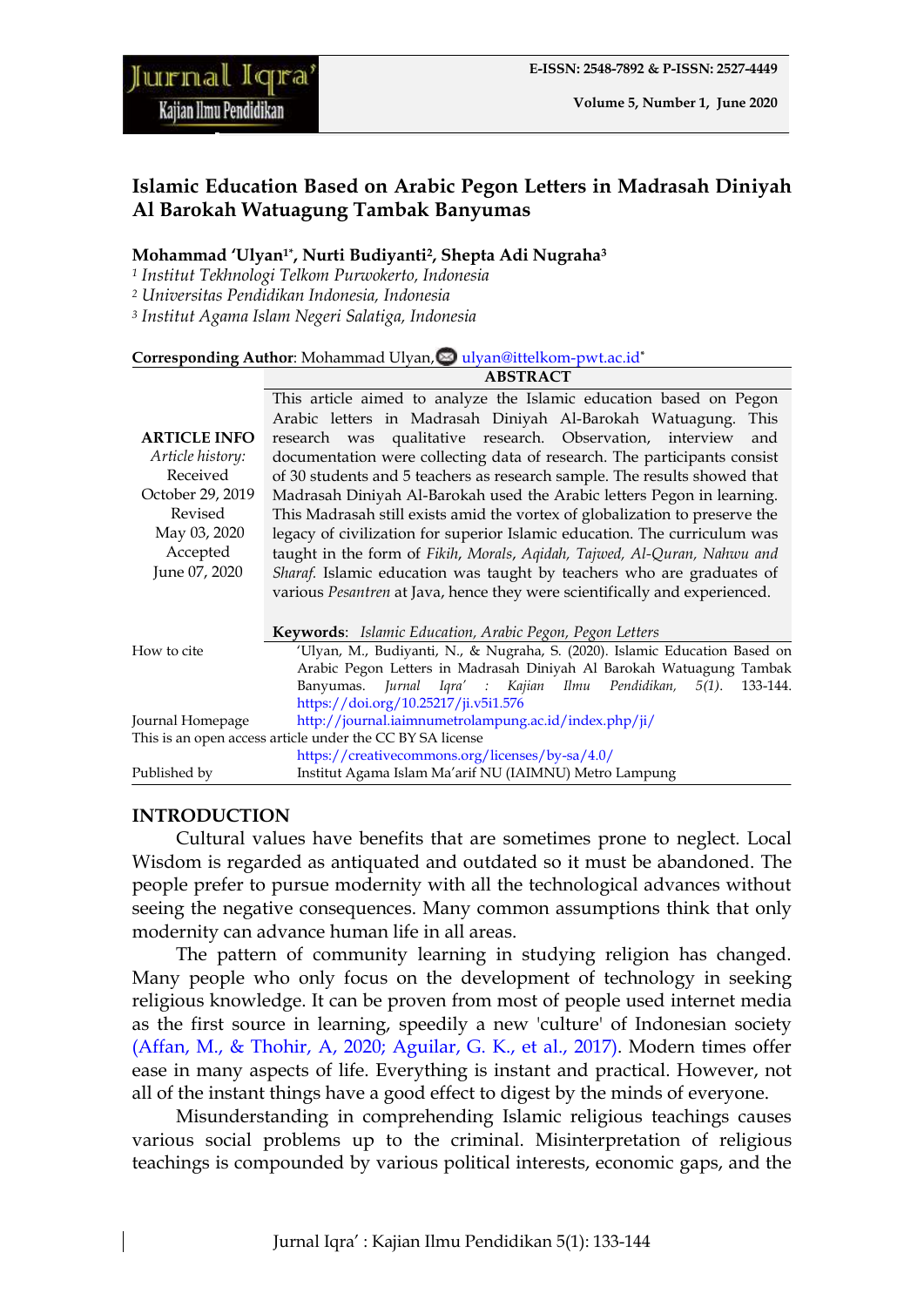end to undermine the social order of the nation and state (McClure, P. K, 2017; [Alimi, 2019\).](#page-7-0) Religious teachings are presented to the foundation of the state, the government, and even the military. This pattern of collision is nothing other than that of an invader who is often referred to the *divide at Impera* (*politik adu domba*). If "sheep" in ancient times such as a tribes' furry, races and languages, now religions' furry.

Globalization eliminates geographic partition. Hence, to get a variety of information access are easily and quickly [\(Wahyudi, 2017\).](#page-7-0) The acceleration of information flows as a logical consequence of the wave of globalization brings significant changes in society [\(Chase-Dunn, & Lerro, 2016\),](#page-7-0) either on the outer structure level (patterns of behavior and attitude) or the inner structures (system values, views of life, philosophy and beliefs) [\(Kitamura, & Takahashi,](#page-7-0) [2020\).](#page-7-0) The changing occur due to cultural contacts between countries that are interpreted as dialectics of new values with old values that dominate each other, allowing homogenization and neoliberalization in all aspects of life including local cultural values that have become Community guidelines [\(Payne,](#page-7-0)  [M., & Askeland,](#page-7-0) ,2016; Suradi, 2018).

Need strengthening and devolution of local cultural values with intensively for the younger generation [\(Suradi, 2018\).](#page-7-0) Islamic education must equip students with 'immunity' so as not to be easily contaminated by the extreme or radicalism. One of the proven alternatives to the success of bridging the great civilization between Islam, Arab and Nusantara are Arabic-Pegon. Pegon manuscript was found since the era of Islamic kingdom in Nusantara [\(Yakin, 2016\).](#page-7-0) Because Indonesia becomes an important fragment in the history and dynamics of Islamic civilization development [\(Hizbullah, et al., 2019\).](#page-7-0) These Arabic-pegon letters in turn give understanding easily, friendly with maintaining a cultural identity. Arab-Pegon can be a solution in Islamic education in order to give a good understanding morality and culture. Hence, It is necessary to do more research in relation to the education-based letter Pegon.

Some previous studies, [Pudjiastuti \(2009\)](#page-7-0) only discussed the history of Pegon in Java. The aim of using the Pegon Arabs to the spread of Islam, but in the end it also serves as a writing media with various purposes such as literature text, documents, letters and others. While, the Research on Sahal  $\&$ [Halimi \(2018\)](#page-7-0) declare the contribution of Arabic Pegon has a noticeable contribution in Arabic language learning in Indonesia. Fikri's research gave the conclusion that Pegon which developed in Java in the 18-19 century has become a symbol of Muslims" resistance, either against Hindu-Buddhist beliefs, colonialism, or Puritanism [\(Fikri, 2014\).](#page-7-0) Moreover, Arabic religious manuscripts in the southern part of Java are mostly in the form of the Arabic Pegon. This research was focused on discussing about the history and the role of Pegon Arabic. Other research inclined to measure the level of understanding on Pegon's writing for students [\(Bukhory, 2015\).](#page-7-0) Meanwhile, Abdul Munip concluded that the rise of Latin, Bahasa Indonesia and formal Madrasah also contributed to the decline of the Arabic Pegon lately [\(Munip, 2016\).](#page-7-0) Fadhilah Hasanah also discussed the learning problems of Pegon's Arab writing in Lebak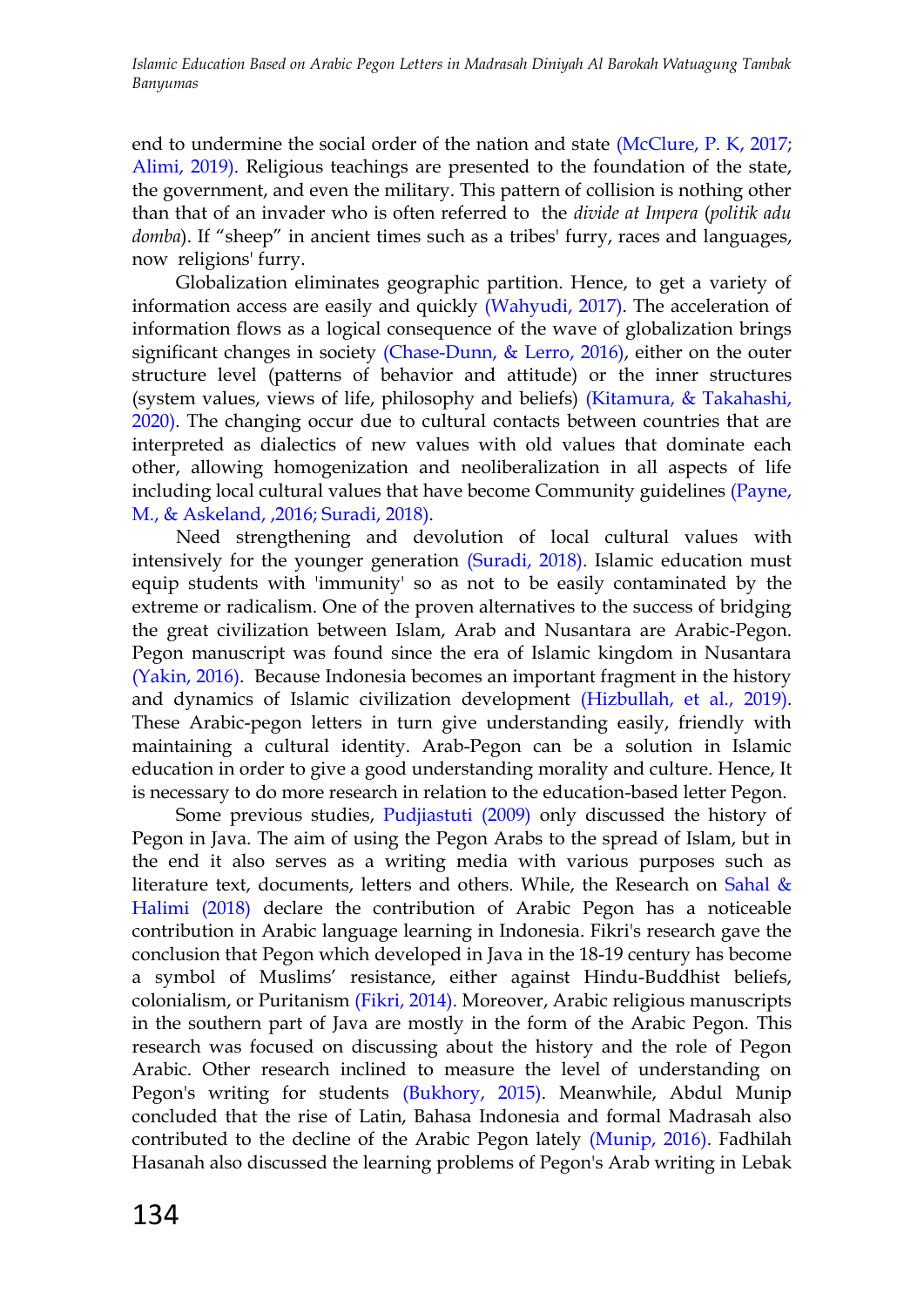Banten, was more about the learning problem of writing Arabic Pegon [\(Hasanah, 2016\).](#page-7-0)

The decrasion of popularity Pegon letters as Islamic reference was caused replacing by Latin letters with Bahasa Indonesia [\(Fikri, 2014\).](#page-7-0) Research on Moh Rosyid mentioned that the book *nguri-uri* Pegon basically preserve the work of the ancestors who spread the attitude of nationalism against colonialism to be inherited amid the glamorism of the millennial World [\(Rosyid, 2019\).](#page-7-0) Religious education should be an anticipatory solution that should have local wisdom to maintain the identity of a Muslim as well as a citizen [\(Suradi, 2017\).](#page-7-0) To overcome those problem were necessary to revitalize the element of education that has to be better [\(Aisyiah, 2016\).](#page-7-0) The religious education is expected to fill the moral and spiritual vacant as one of capital factor to overcome various challenges [\(Lubis & Anggraeni, 2018\).](#page-7-0) Madrasah Diniyah Al-Barokah is one of the non-formal educational institutions that implement Pegon as an introduction in learning. The aim of this research was how the implementation of Islamic education based on Pegon in Madrasah Diniyah Al-Barokah.

#### **METHODS**

This research used qualitative method. It was a scientific way to get data with specific objectives and certain usability (Siyoto  $&$  Sodik, 2015). The method of this study used descriptive analysis. It is a method that describes the object analyzed or samples that have been collected, then making conclusions [\(O"Dwyer & Bernauer, 2013; Loeb et al., 2017\)](#page-7-0). In other words, the descriptiveanalytical method focuses on the problems found in the field of study (Moser  $\&$ [Korstjens, 2018\).](#page-7-0)

In collecting data used observation, documentation and interview. In this study were not poured out in the form and number of statistics. The researchers had done observation by using the observation form. Observation activities carried out by observing all activities of students. Observation is done by means of writers coming directly to the research site. The author performs observations to obtain the data related to the learning activities, the neighborhood of Madrasah Diniyah, especially related to Islamic education based on the Arabic letter Pegon.

The Author conducted some interviews with the Ustadz, Ustadzah and students Madrasah Diniyah Al-Barokah. The researchers used deep interview type with the participants who have determined as a sample of the research data. It consists of 30 students as research sample and 5 teachers. The selection of deep interview was intended to be naturally based on the thoughts and answers directly from the teacher and students without limiting the choice of answers. Hence, the results obtained were more complex and natural. Interviews are conducted to get data related to the implementation of Pegon's letter-based learning as well as other supporting data.

The documentation is conducted by studying the books of Pegon letter and other documents supporting this research. The researchers decided to analize the books taught in Madrasah Diniyah Al-Barokah as one of the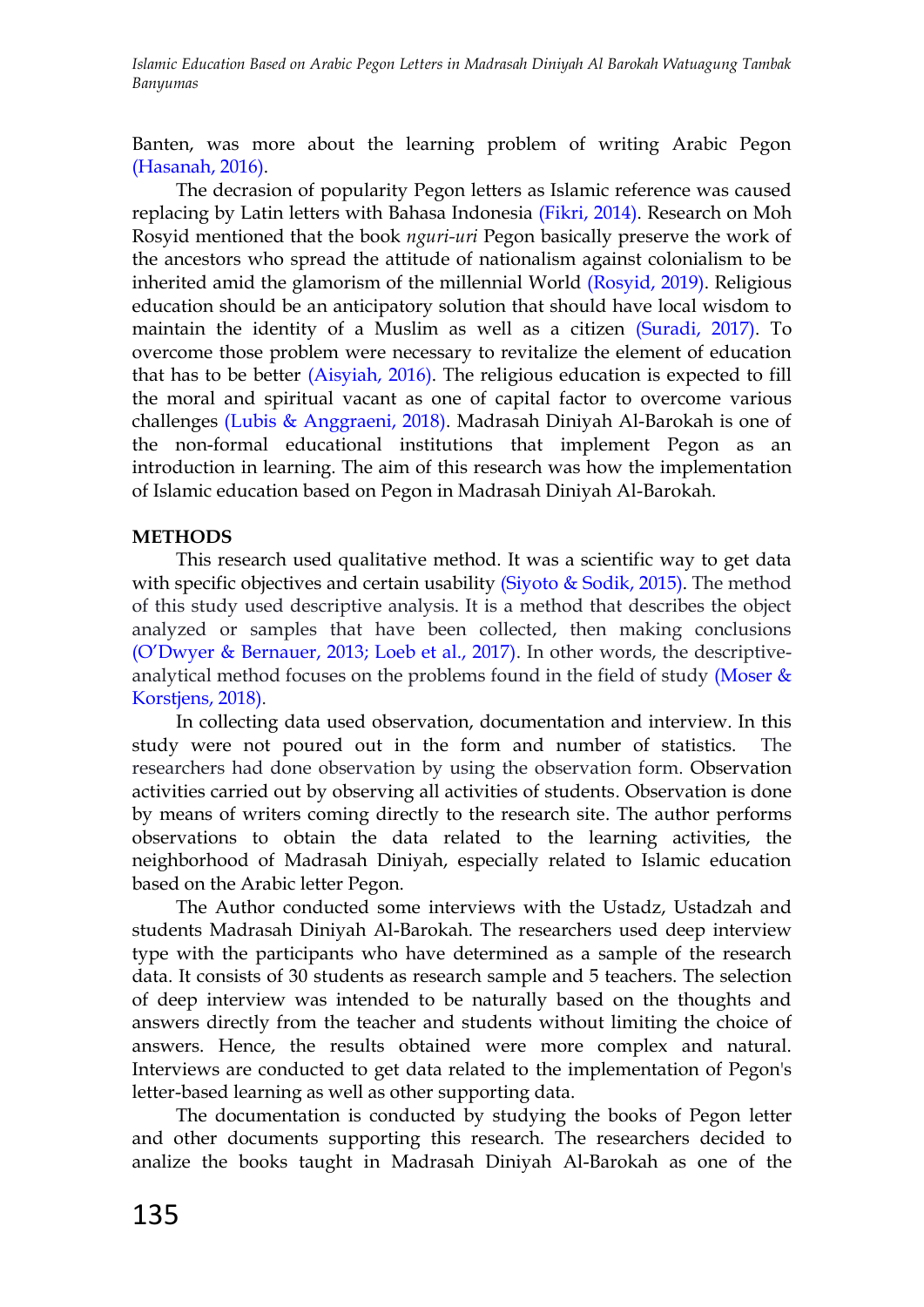methode in this research. The location of this Research is at Madrasah Diniyah Al-Barokah Watuagung village, Tambak District, Banyumas, Central Java [\(Herlianti, 2014\).](#page-7-0) The Object in this study is the Islamic education based on Pegon Arabic letter [\(Yusuf, 2016\).](#page-7-0)

Data analysis using the Miles and Huberman analysis techniques which include *data reduction, data display, dan conclusion drawing/verification* [\(Siyoto &](#page-7-0)  Sodik, 2015). The author seeks the necessary data related to Islamic education based on the Pegon letter which includes the curriculum, the implementation of learning and problematic. The collected Data is then grouped according to the purpose of the study. The final stage of the research is the withdrawal of conclusions from research conducted.

# **THE RESEARCH'S RESULTS AND DISCUSSION The Arabic Pegon Letter**

The success of Islamization in Nusantara cannot be dismantled with Arab-Pegon role. Arabic-Pegon is an Arabic script that is modified to write local language such as Java, Sunda, Madura, and Melayu. The use of the Arabic-Pegon letter reflects on the affirmation of Javanese cultural identity as well as a cultural strategy against Dutch colonialism who then instructed to use Latin writings in bureaucracy [\(Mustaqim, 2017\).](#page-7-0) Arab-Pegon helps the public to understand the messages of Islamic religious teachings even if they do not speak the Arabic language [\(Irfan, 2017\).](#page-7-0)

Arab-Pegon has a strategic role as a medium for the inclusion of crossborder and cross-generation scientists into the archipelago through *sorogan* dan *bandongan* tradition in Islamic boarding schools [\(Munip, 2016\).](#page-7-0) Therefore, it is not excessive if the Arabic letter-Pegon contributes in the role of spread of Islam in Indonesia. The implications were born with Muslim-friendly faces of local culture, peaceful love that accommodated harmony. The selection of languages and characters is not merely a mere technical and pragmatic problem, but more than that, it contains elements of culture, traditions, and social interests that live in the community. It also informs about the diversity of traditions and cultural backgrounds and geographical context in Indonesia. Hence, Islamic values can be understood and impregnated by society widely, although they do not master the Arabic language well [\(Gusmian, 2015\).](#page-7-0)

In different area conditions and area, many scholars who wrote the book with the Arabic-Pegon letter to greet the audience of Javanese Muslims who are mostly still living in rural areas [\(Fahmi, 2019\).](#page-7-0) Javanese language has a richer vocabulary than the Indonesian language. Many words in Javanese do not have an equivalent meaning when it translated into Indonesian. The books with the Pegon Arabic script have contributed to the study of Islam in Java. The role rose when the Kyai in Pesantren was supported by book publishing companies and bookstores that culminated in the 1950-an era until the 1980's. The books are widely used in Madrasah Diniyah, Pondok Pesantren and Taklim Assembly [\(Munip, 2016\).](#page-7-0) The use of Arab-Pegon became an alternative as a means in the historical dynamics of Islamic intellectualism in Nusantara and Java in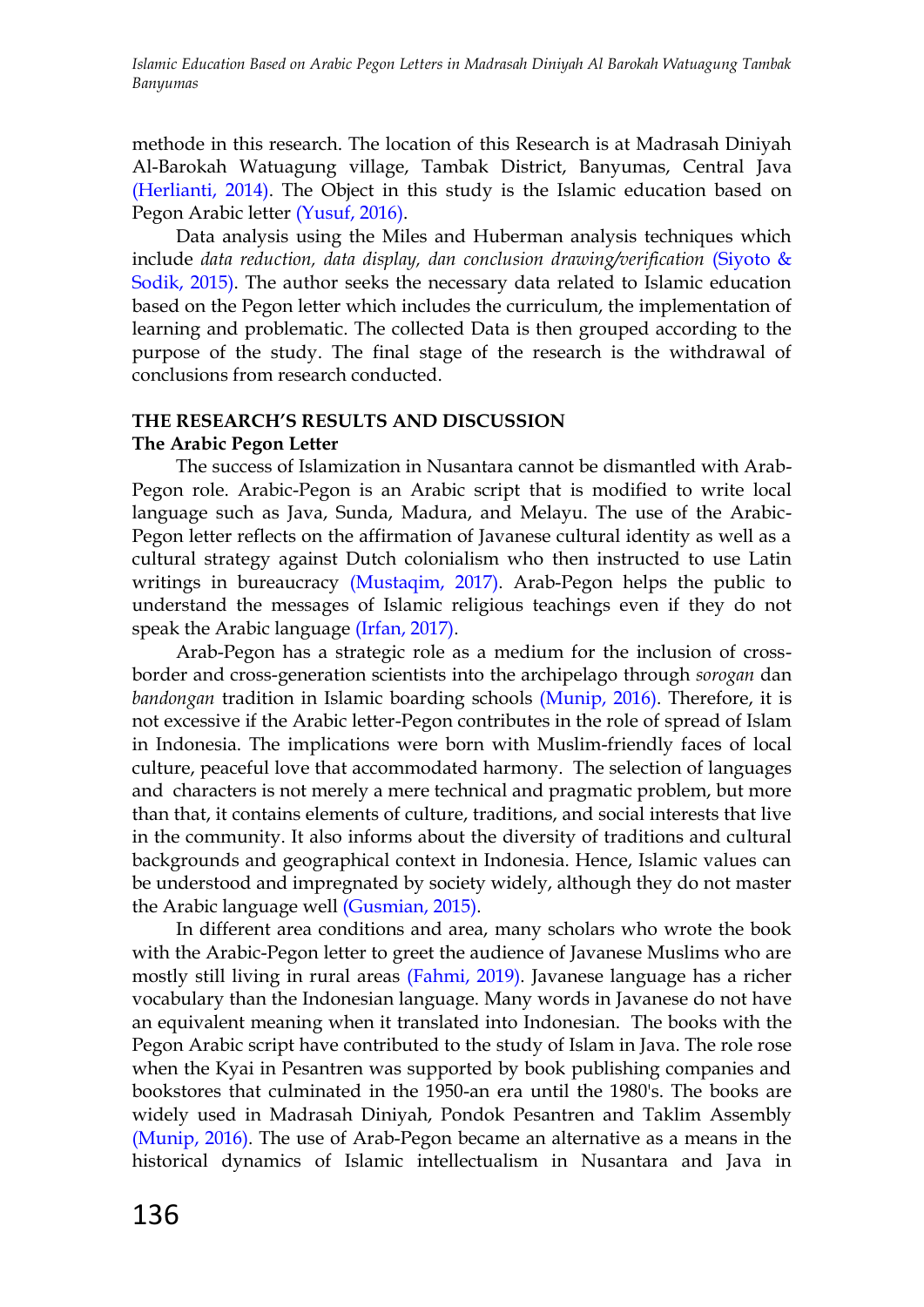particular. Thanks to this activity, Arabic language discourse is not only enjoyed by the elite of the Kyai-santri only, but also can be read outside the walls of Pesantren. The substance of Pegon's comprehensive Arabic translation in turn leads to the life of Muslims far from the glittering violence and intolerance in the name of religion [\(Munip, 2016\).](#page-7-0) The Arabic letter Pegon with its specificability, becomes a kind of password that is not easily contamination by various parties who have an interest in Indonesia. Pegon Arabic letters have a uniqueness that has a different platform than the Arabic alphabet in general. The values of local wisdom which became the identity of the nation can be handed down to the future generations as a pride in their own way of being an established life. Pegon's Arabic script serves to greet the readers of the rural Muslims [\(Rokhmad, 2011\).](#page-7-0)

Madrasah Diniyah Al-Barokah is one of the non-formal Islamic educational institutions located in Watuagung village, Tambak district , Banyumas Regency. This Madrasah is located in a cool and beautiful hilly area. In the afternoon after the children of Kindergarten, Elementary and Junior High School, many people visit this madrasah to gain religious knowledge. Madrasah Diniyah al-Barokah was established in 1997 at Masjid Al-Barokah Watuagung village, Tambak District, Banyumas. The science that has been obtained from boarding school, then practiced in Madrasah Diniyah al-Barokah so that the scientific dynamics become not stagnant and continues to evolve [\(Ahyadi, 2019\).](#page-7-0) There are eight classes at Madrasah Diniyah Al-Barokah, with the number of 20 students each class so that the total students is around 160 students. The teacher who teaches at the Madrasah is 17 teachers, but who actively teaches is about 10 person [\(Rohmah,](#page-7-0) 2019). Madrasah Diniyah al-Barokah has positive support from the surrounding formal educational institutions. The average elementary school students who paid in Madrasah Diniyah al-Barokah received a good value especially on Islamic religious education. Families, schools and communities are often known as educational tricenters that contribute to the education process. Therefore, in order not to happen moral decline, Islamic education has a very significant role in each education Center [\(Ahyadi,](#page-7-0) 2019). The invention of this study shows that the Islamic education of Pegon is emphasizing on the Islamic teaching aspect of local culture through the letter of Pegon as a science of transmitting media. This can be seen from the learning curriculum: Fiqih, Akhlak, Tajwid, and Qira'ati [\(Ahyadi, 2019\).](#page-7-0) This Madrasah has an interesting uniqueness, including learning using the book of Pegon java. While other educational institutions are competing to pursue the progress of the times which the impacts are not necessarily all good, Madin al-Barakah chose to preserve the sublime values the combination of the civilization of the Islamic world, Arab and Nusantara.

Pegon's Arabian use is a great choice, especially for people living in the countryside. This option is supported by Samidi research, stating that the use of Pegon script and Javanese language is used to facilitate people to read and understand their contents [\(Samidi, 2015\).](#page-7-0) The book being taught is called the Speaker as the book of Jawa'an which is written using Pegon Arabic script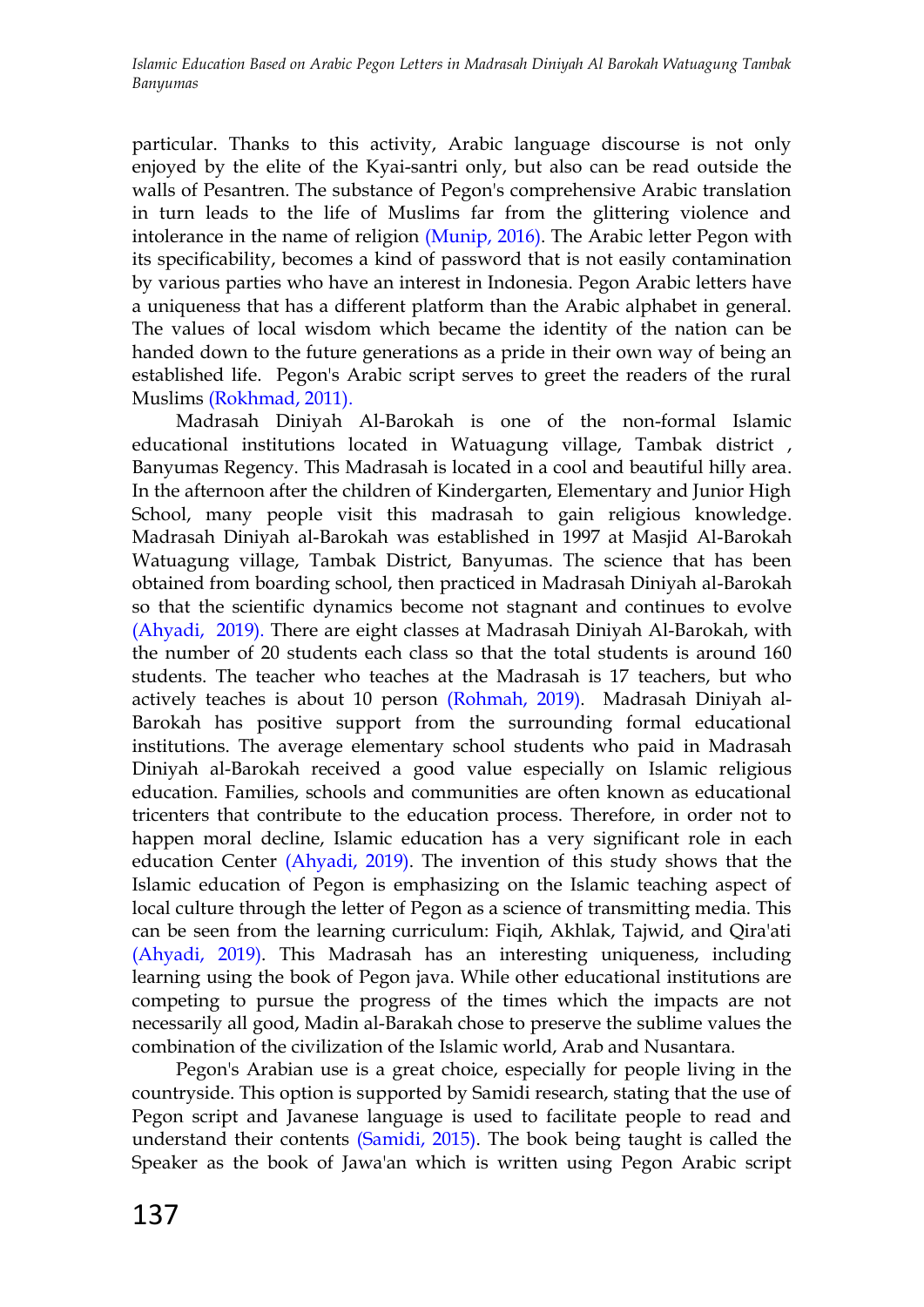[\(Salamah, 2019\).](#page-7-0) Santri is led to have the skill to understand the language written in the book. The language used is a subtle language that has begun to be rarely used in the community. *Syi'ir* is an oral speech with a specific rhythm that contains various teachings. The use of Javanese language is dominant, because it teaches Javanese language as an introduction. This method facilitates students to understand the subject matter submitted by Ustadz/teacher. The age of children to adolescents is a very good time to learn, the proverb reveals the study of small time like carving on the rock that will be ringing until old later

The findings are also relevant to Rahmawati's research which reveals that Syi'iran/Singir was written with no neglect of local culture (Java). The reading by being sung (*as a Macapat tradition*) becomes interesting because the technique can help students in memorizing and understanding Islamic teachings. This is part of the effort to preach one of them by means of cultural acculturation [\(Rahmawati, 2015\).](#page-7-0) Santri is equipped to be able to pray according to the ordinances taught by the *Ulama*. Prayer is the duty of every Muslim to be shown. Besides having the basics about reading the Arabic writing Pegon, students are also equipped with the substance of *Fiqh* on the Ordinance of Prayer. Learning through this book creates the specificity that constitutes the identity of the students. The findings are supported by Hayyik's research stating that the learning of the book of *Fashalatan* affects the knowledge of children especially in praying, the child is able to memorize the reading of prayers in each movement and make the child to pray [\(Hayyik, 2018\).](#page-7-0)

The study in *Fiqh* discusses al-Mabadi al-Fiqhiyyah by Shaykh ' Umar ' Abdul Jabbar [\(Ahyadi, 2019\).](#page-7-0) This book is presented with a question and answer model about *Fiqh*. The Questions train students to strengthen critical reasoning by building a high sense of curiosity. The answers to these questions are presented plainly so the students have stability in learning about *Fiqh*. The material is discussed about Islam, Islamic pillars, ablutions, unclean, prayer times, prayer readings, fasting, and prayers. The findings were strengthened also by Ummu Kulsum which mentions there is a significant link between the study of the Mabadi ' Al-Fiqhiyyah with the understanding of the Ministry of Prayer [\(Kulsum, 2015\).](#page-7-0)

*Akhlaq* belongs to the curriculum taught in this Madrasah Diniyah. *Akhlaq* material is taught by al-Akhlaq Lilbanin by Sheikh Umar bin Ahmad Baraja (Ahyadi, 2019). This book is presented in Arabic letters accompanied by the Arabic meaning Pegon underneath. *Akhlaq* is not only studied as memorization and information about knowledge, but is immediately applied in learning at Madrasah Diniyah. This is done so that the science does not lose its space. In this book discusses about what must to do by the children, the examples of children with good manner, the examples of children who have poor manner, the examples of obedient children, the *adab* to God, the *adab* of the Prophet Muhammad saw, the *Adab* when at home, the *Adab* to parents, sibling, friends and neighbors.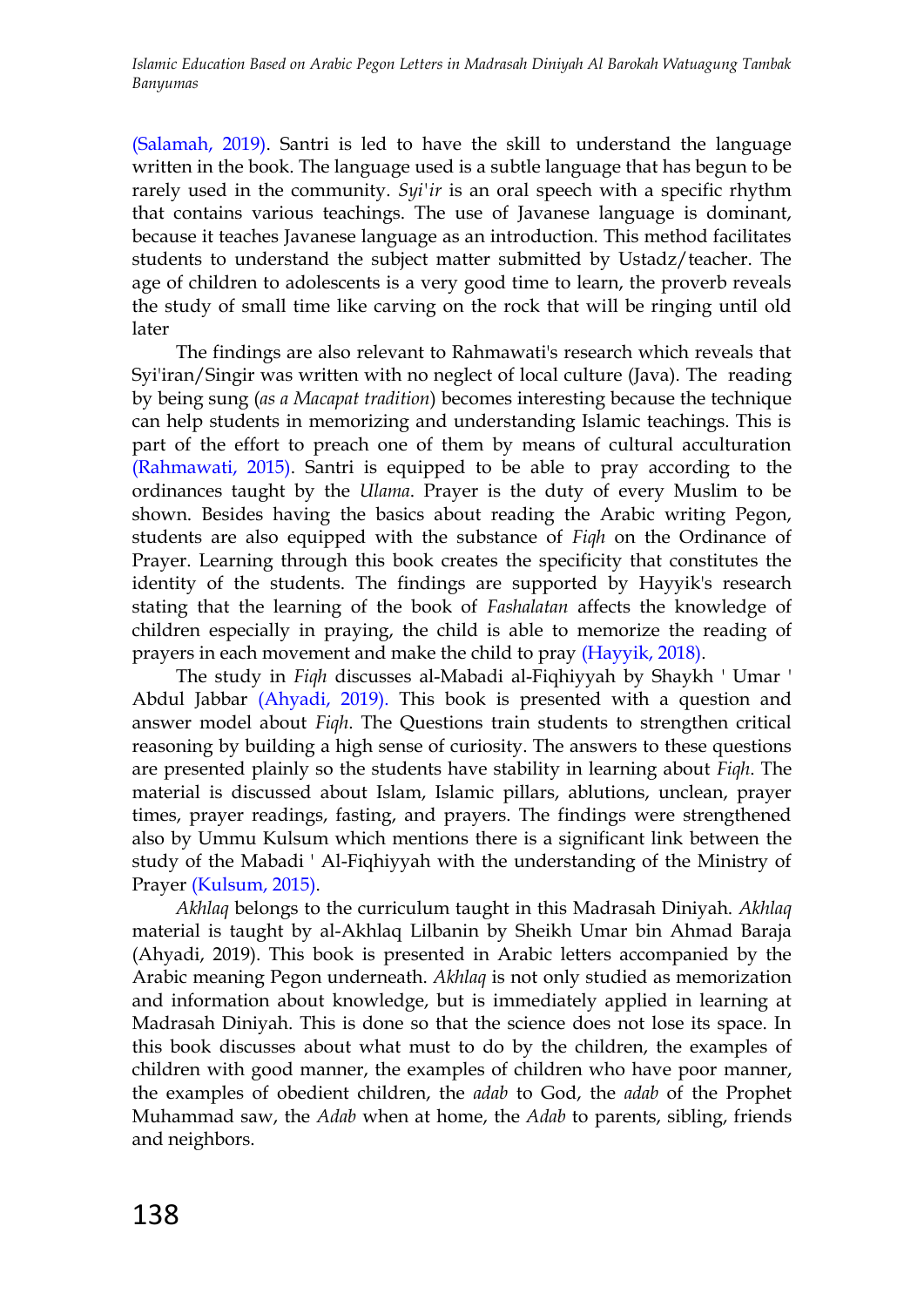This theme was supported by the research of Faiq Nurul Izzah who stated that the study of *al-Akhlaq Lil Banin* was relevant for the children aged Madrasah Ibtidaiyah [\( Izzah &Hidayat, 2013\).](#page-7-0) Similar research mentions that the study of *al-Akhlaq Lil Banin's* book has a positive effect on the morality in everyday life [\(Karim, 2018\).](#page-7-0) The understanding of the concept of *Akhlaq* is trained and constructed, directly practiced in daily activities and repeated to ingrained meat and produce *amal Saalih* [\(Rosidi, 2019\).](#page-7-0) *Fiqh* learning is essential to be taught to children. This education can be a solution to moral deterioration from various aspects of life. The advancement of science and technology must be based on the values of *Akhlakul Karimah* to give direction to the collective welfare. There are specific science that makes us be able to read *al-Quran* correctly, the science is known as *Tajwid* Science. The students were taught using the book *Hidayat al-Shibyan* by Syeikh Sa'id bin Sa'ad Nabhan, a book about the science of *Tajwid* written in the form of a meaningful poem [\(Ahyadi,2019\).](#page-7-0) Students learn *tajwid* from the rulings of the ruling *Tanwin* and *Nun Sukun*, the Law of *Min* and *Nun* that was asked, *Lam Ta'rif*, and others. Students were guided by the average teachers from various pesantren in Java. This finding was supported by Akhyar who mentioned that the book of *Hidayat al-Sibyan* has succeeded in having a great influence on Intellectual view [\(Mohamad, 2012\).](#page-7-0)

Santri who sits in the upper class is also equipped with the science of *Nahwu* and *Sharaf.* On the basic level, the students learn about the *Jurumiyyah* book by Abu Abdillah Sidi Muhammad bin Daud Ash-Shanhaji. While the Learning for kindergarten age is in the form of memorization of daily prayers, the introduction of *Hijaiyah* letters, and memorization of short letters. The introduction of *Hijaiyah* letters is very important as the basis of understanding the *Pegon Arabic*-based curriculum. Then the student who is in the age of big kindergarten begin to be taught to assemble the letters *Hijaiyah*. It aims to equip the students to be ready when entering the high class that has begun teaching the *Pegon* book.

The finding showed that Santri in Madrasah Diniyah al-Barokah has been trained to write *Pegon* early. Writing *Pegon* letters has begun to be taught on the small kindergarten age class. They were taught *Latin* writing to then be copied using the letter *Pegon*. There is a link between using Arabic and Javanese translations and keeping the authenticity of the language. This indirectly formed the character of Love to Islam as well as love to the results of the culture of the region and the nation. Developing the love to the peculiarities of culture is not enough by teaching the theory and *slogan*, but there must have the direct action involving the students. Admittedly or not, there is a kind of poisitif relationship between the *Qur'an* of the *Kitab Kuning* and the *Hubbul Wathan*  (love of Homeland) [\(Anis et al., 2016\).](#page-7-0) The *Kitab Kuning* that is conveyed with the letter *Pegon* contains the planting of love character high homeland to the students. This makes the students not easily affected by the radical understanding that makes the religion as a hammer to hit the integrity of the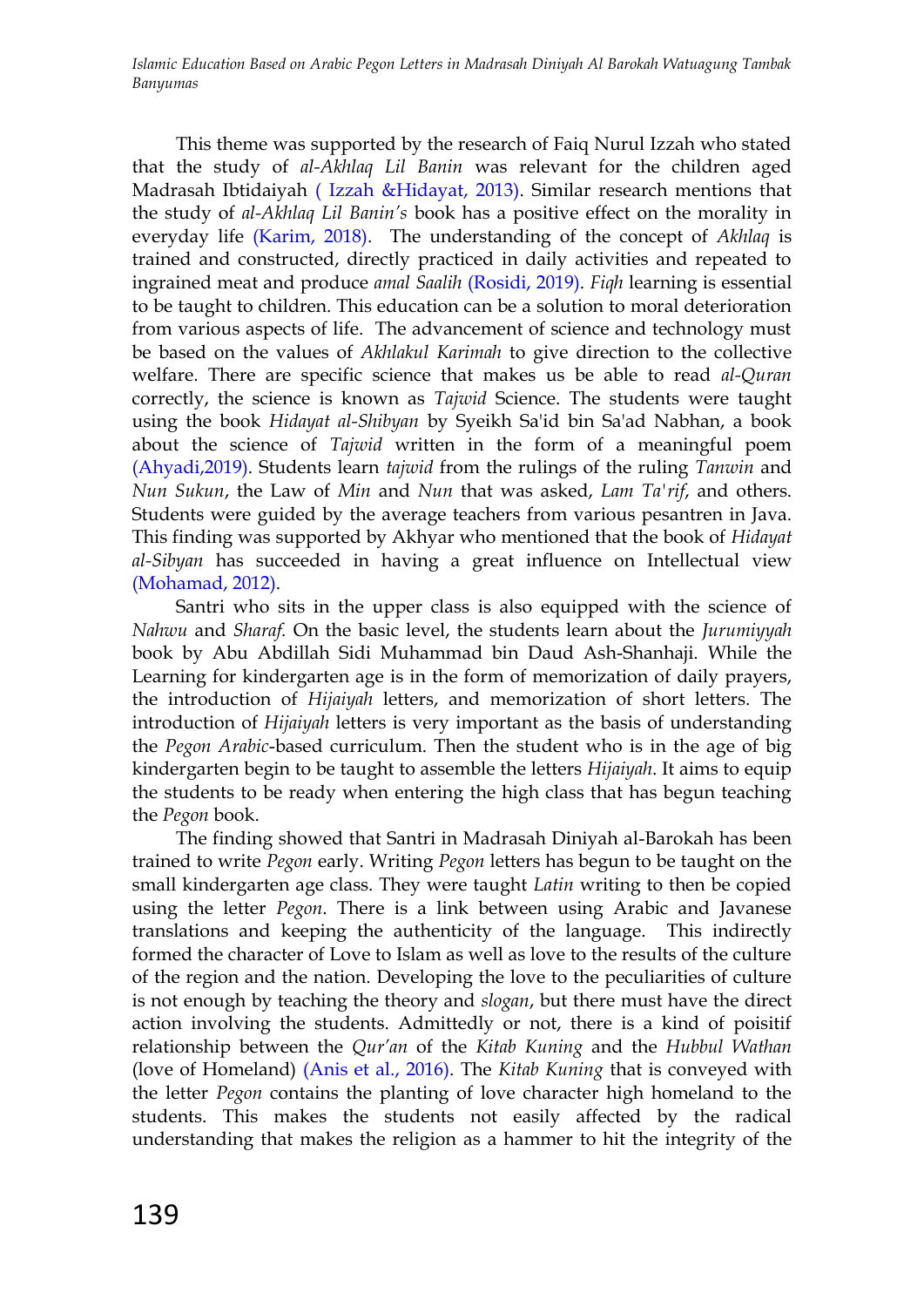country. *Santri* has a firm grip on its own belief without disturbing the beliefs of others.

These findings different from previous research because researchers emphasize the Pegon letter applied to Islamic education aspects in Madrasah Diniyah Al-Barokah, while research [\(Ningsih, 2017; Mahfudz](#page-7-0) et al, 2018; [Hizbullah, 2019; Rokhmad, 2011; Murtadlo, 2014; Bukhory, 2015;](#page-7-0)  [Inayatusshalihah, 2017\)](#page-7-0) focuses on the aspects of the language structure as a medium used in Pegon script. In addition, the direction of this research is more inclined to the scientific field of Arabic compared to Islamic education. While the research of Rahmawati (2017)  $\&$  Rosyid (2019) only emphasizes to the discussion on the historical aspects of Pegon's Arab development. This is certainly different from the research that the authors focus on Islamic education. The results of this research are expected to provide implications to educational practitioners to build a concept of education based on local culture, especially based on Arabic Pegon Letters. Furthermore, [Hasanah](#page-7-0) (2016) reported that the implications of learning of book Al-Jurummiyyah with the Arabic pursuits Pegon implicates positively on the skills of *khat* (writing), the ability to summarize the Arab Pegon with a special mark, knowing the meaning of the each-word and its position. Different point of view on the current research, because the leads to the Arabic language only while the authors lead to more methods and strategies in the broader learning. While, other studies, [Wika \(2017\)](#page-7-0) was more to the preservation of Javanese script and Pegon script. This study did not lead to the learning process. [Solekhah \(2017\)](#page-7-0) also reported that the implementation of *Weton* (intensive learning) makes easier to learn Arabic, al-Quran-Hadith and fiqh. Exercise thoroughness and skill in utilizing the five senses and help memorize the Arabic vocabulary unconsciously.

# **ACKNOWLEDGMENTS**

The researchers would like to thank to the Ministry of Research, Technology, and Higher Education of the Republic of Indonesia for the financial sopport of the research project. Sincere thanks are addressed to the LPPM Institut Tekhnologi Telkom Purwokerto for other kinds of support. The researchers would like to express sincere gratitude to Mr. Ahyadi and the Ustadz and students of Madrasah Diniyah Al-Barokah who helped researcher to do the research.

# **AUTHOR CONTRIBUTION STATEMENTS**

The author had participated in the research and approved the final version of the manuscript.

# <span id="page-7-0"></span>**REFERENCES**

Aguilar, G. K., Campbell, H. A., Stanley, M., & Taylor, E. (2017). Communicating mixed messages about religion through internet memes. *Information, Communication & Society*, *20*(10), 1498-1520. <https://doi.org/10.1080/1369118X.2016.1229004>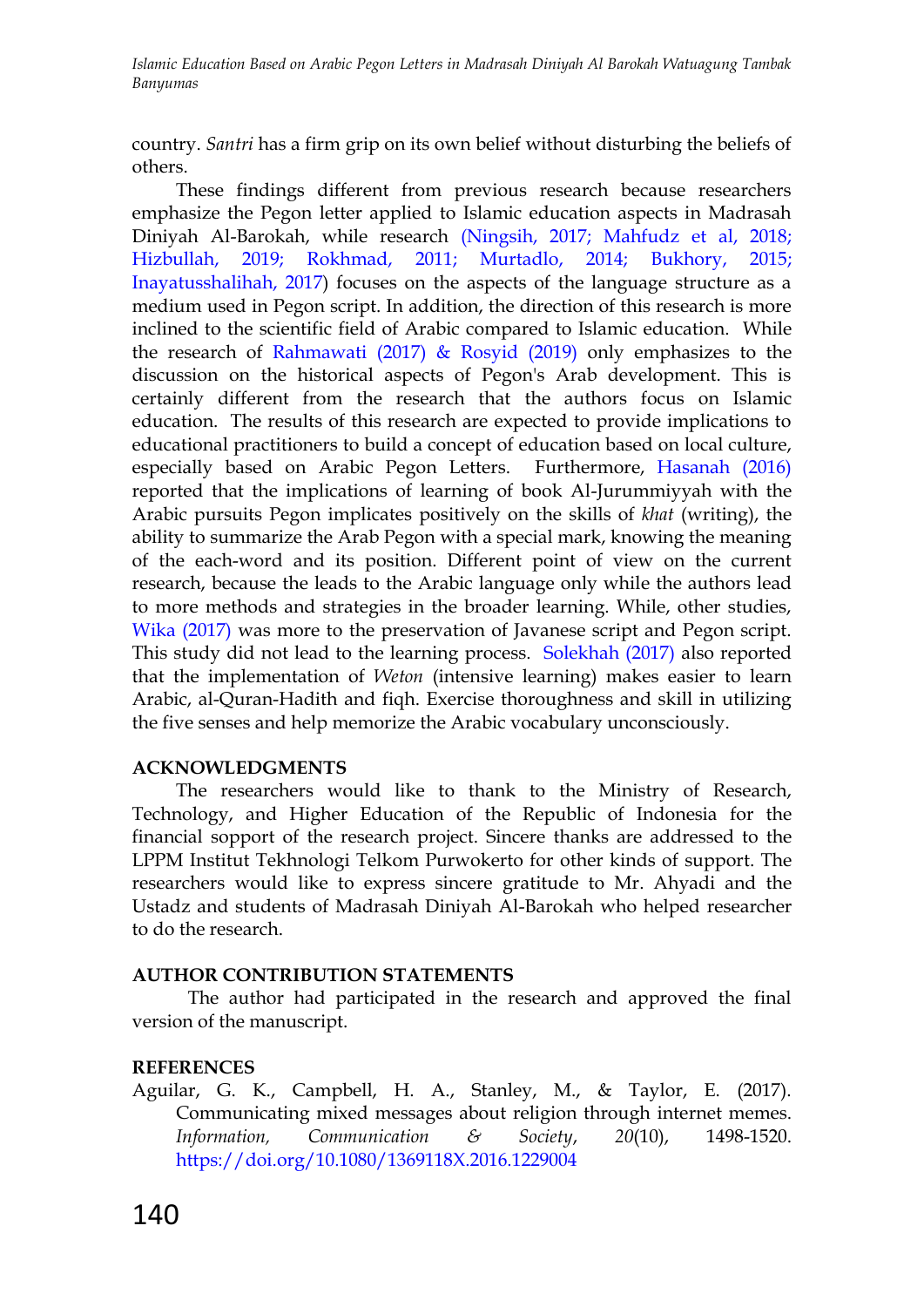- Affan, M., & Thohir, A. (2020). Studying Religion Through the Internet among Millennial Muslims: Causes and Consequences. *FIKRAH*, *8*(1). <http://dx.doi.org/10.21043/fikrah.v8i1.7103>
- Aisyiah, U. (2016). Revitalisasi Madrasah Untuk Menghadapi Tantangan Globalisasi. Tarbiyatuna, 7(1), 94–102.. [Google Scholar](http://journal.ummgl.ac.id/index.php/tarbiyatuna/article/view/262)
- Alimi, M. Y. (2019). Theorizing Internet, Religion and Post Truth: an Article Review. *Komunitas: International Journal Of Indonesian Society And Culture*, *11*(2).<https://doi.org/10.15294/komunitas.v11i2.21860>
- Ahyadi, R. (2019, 11 September). The Result Interview, Teacher, at Madrasah Diniyah.
- Bukhory, U. (2015). Menakar Subordinasi Khazanah Lokal (Studi Atas Tingkat Pemahaman Mahasiswa STAIN Pamekasan Alumni Pondok Pesantren terhadap tulisan Pegon). *OKARA: Jurnal Bahasa dan Sastra*, *9*(1), 35-54.. [http://dx.doi.org/10.19105/ojbs.v9i1.579.](http://dx.doi.org/10.19105/ojbs.v9i1.579)
- Chase-Dunn, C., & Lerro, B. (2016). *Social change: Globalization from the Stone Age to the present*. Routledge. [Google Scholar](https://books.google.co.id/books?hl=en&lr=&id=v_1YCwAAQBAJ&oi=fnd&pg=PP1&dq=globalization+changes+in+society&ots=nivMPOf_87&sig=IkOImScyxgBWsWEqe3VXrWmh9NA&redir_esc=y#v=onepage&q=globalization%20changes%20in%20society&f=false)
- Fahmi, I. (2019). Lokalitas kitab tafsīr al-ibrīz karya kh. Bisri mustofa. Islamika inside: Jurnal Keislaman Dan Humaniora, 5(Juni), 96–119. [https://doi.org/https://doi.org/10.35719/islamikainside.v5i1.36.](https://doi.org/https:/doi.org/10.35719/islamikainside.v5i1.36)
- Fikri, I. (2014). Aksara Pegon: studi tentang simbol perlawanan Islam di Jawa pada abad XVIII–XIX.. [Google Scholar](http://eprints.walisongo.ac.id/3829/)
- Fikri, I. (2014). Aksara Pegon: studi tentang simbol perlawanan Islam di Jawa pada abad XVIII–XIX. [Google Scholar](https://books.google.co.id/books?id=I8jyjgEACAAJ&dq=Pegon+Script&hl=en&sa=X&ved=0ahUKEwjmzYqjvOTpAhUScCsKHX5jDv8Q6AEIOTAC)
- Gusmian, I. (2015). Bahasa Dan Aksara Dalam Penulisan Tafsir Al-Quran Di Indonesia Era Awal Abad 20 M. Mutawatir: Jurnal Keilmuan Tafsir Hadis, 5(2), 223–247.

[https://doi.org/https://doi.org/10.15642/mutawatir.2015.5.2.223-247.](https://doi.org/https:/doi.org/10.15642/mutawatir.2015.5.2.223-247)

- Hasanah, F. (2016). *Problem Pengajaran Menulis Arab Pegon di Madrasah Diniyah Takmiliyah Awwaliyah (MDTA)* (Doctoral dissertation, Univesitas Pendidikan Indonesia).. [Google Scholar](http://eprints.binadarma.ac.id/3636/)
- Hizbullah, N., Suryaningsih, I., & Mardiah, Z. (2019). Manuskrip Arab Di Nusantara Dalam Tinjauan Linguistik Korpus. *Arabi: Journal of Arabic Studies*, *4*(1), 65-74. [http://dx.doi.org/10.24865/ajas.v4i1.145.](http://dx.doi.org/10.24865/ajas.v4i1.145)
- Inayatusshalihah, I. (2017). Aksara Jawi dalam Naskah Sarana Walio. *Buletin Al-Turas*, *23*(1), 21-36. [http://http//dx.doi.org/10.15408/al-turas.v23i1.4794.](http://http/dx.doi.org/10.15408/al-turas.v23i1.4794)
- Irfan, A. (2017). Local Wisdom dalam Pemikiran Kyai Sholeh Darat: Telaah Terhadap Kitab Fiqh Majmu"at al- Shari"ah al-Kafiyah li al-"awam. Ulul *Albab: Jurnal Studi Dan Penelitian Hukum Islam*, 1(1), 88–109. [https://doi.org/http://dx.doi.org/10.30659/jua.v1i1.2224.](https://doi.org/http:/dx.doi.org/10.30659/jua.v1i1.2224)
- Izzah, F. N., & Hidayat, N. (2013). Nilai-Nilai Pendidikan Karakter Alam Kitab Al-Akhlaq Lil Banln Jilid I Karyaal-Ustaz'Umar Binahmad Baraja'dan Relevansinya bagi Siswa MI. *Al-Bidayah: Jurnal Pendidikan Dasar Islam*, *5*(1). [Google Scholar](http://jurnal.albidayah.id/index.php/home/article/view/58)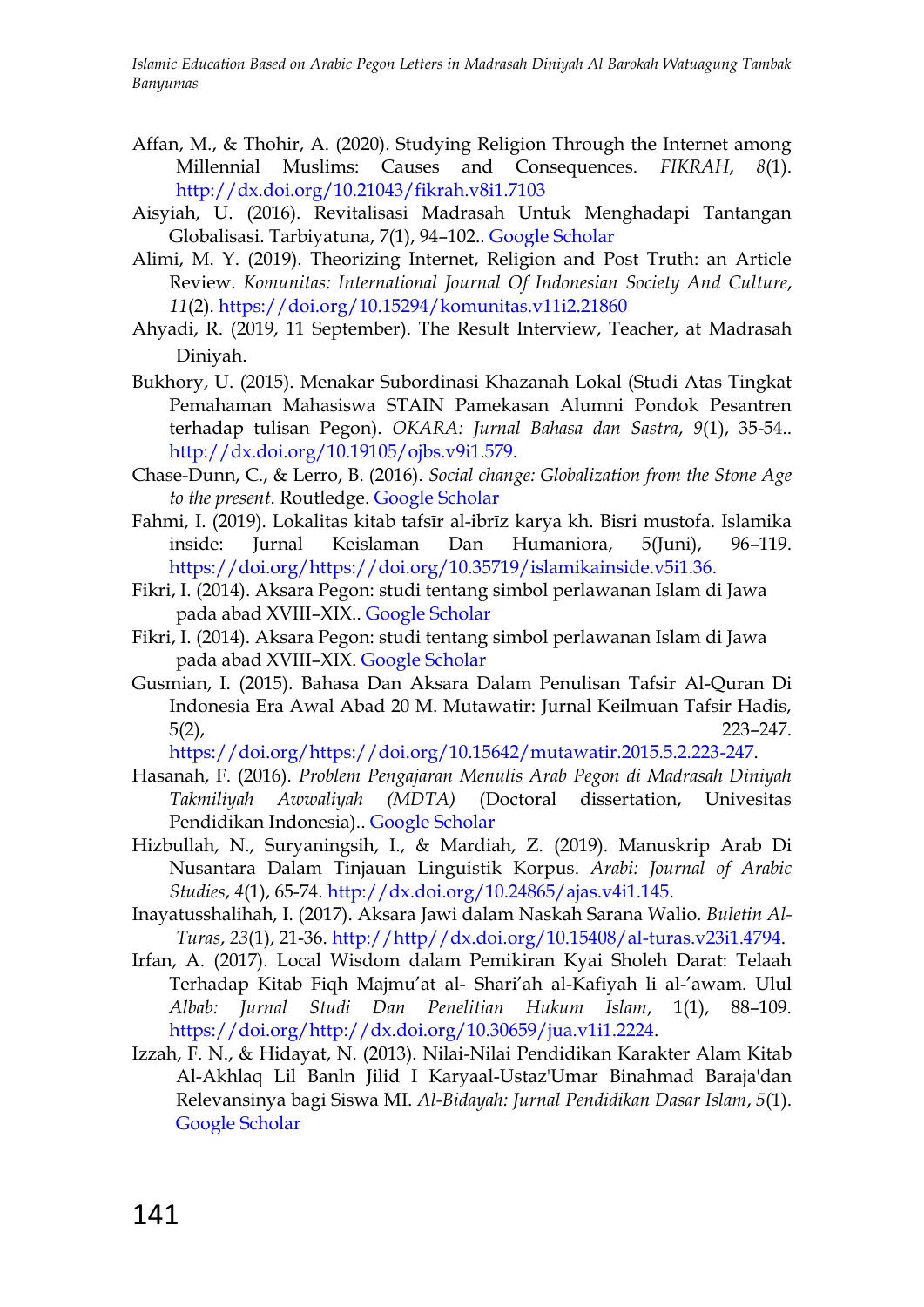- Karim, M. L. (2018). *Strategi pembelajaran kitab Al-Akhlaq Lil Banin dalam pembinaan akhlaq santri di Madrasah Diniyah Nurul Islam Karangbesuki Kota Malang* (Doctoral dissertation, Universitas Islam Negeri Maulana Malik Ibrahim). [Google Scholar](http://etheses.uin-malang.ac.id/13338/)
- Kitamura, M., & Takahashi, T. (2020). Changes to the Corporate Philosophy in Response to Corporate Globalization: A Case Study of Globalization in Olympus. In *Cultural Translation of Management Philosophy in Asian Companies* (pp. 47-68). Springer, Singapore. [https://doi.org/10.1007/978-](https://doi.org/10.1007/978-981-15-0241-5_4) [981-15-0241-5\\_4.](https://doi.org/10.1007/978-981-15-0241-5_4)
- Kulsum, Ummu. (2015). *Hubungan Kajian Kitab Mabadi' AlFiqhiyyah dengan Pemahaman Santri Tentang Ibadah Shalat Maktubah di Pondok Pesantren Putri Salafiyah Sa'idiyah Arosbaya Bangkalan*. Skripsi. Surabaya: UIN Sunan Ampel Surabaya. [Google Scholar](http://digilib.uinsby.ac.id/2731/)
- Loeb, S., Dynarski, S., McFarland, D., Morris, P., Reardon, S., & Reber, S. (2017). Descriptive Analysis in Education: A Guide for Researchers. NCEE 2017- 4023. National Center for Education Evaluation and Regional Assistance. [Google Schoolar](https://scholar.google.com/scholar?hl=en&as_sdt=0%2C5&q=Descriptive+Analysis+in+Education%3A+A+Guide+for+Researchers&btnG=)
- Lubis, Z., & Anggraeni, D. (2018). Paradigma Pendidikan Agama Islam di Era Globalisasi Menuju Pendidik Profesional. Jurnal Studi Al-Qur"an, 15(1), 133–153.<https://doi.org/10.21009/JSQ.015.1.07>
- Mahfudz, S., et al (2018). Kitâbah "Arab Pegon Khashâishuhâ wa Ishâmâtuhâ fî Tathwîr Ta"lîm al-Lughah al-"Arabiyyah bi Indûnîsiyyâ. *Arabiyat: Jurnal Pendidikan Bahasa Arab dan Kebahasaaraban*, *5*(2), 314-335. [https://doi.org/10.15408/a.v5i2.7446.](https://doi.org/10.15408/a.v5i2.7446)
- McClure, P. K. (2017). Tinkering with technology and religion in the digital age: The effects of Internet use on religious belief, behavior, and belonging. *Journal for the Scientific Study of Religion*, *56*(3), 481-497. [Google Scholar](https://onlinelibrary.wiley.com/doi/abs/10.1111/jssr.12365)
- Mohamad, A. (2012). *Kitab Hidayah Al-Sibyan, Karangan Abu Abdullah Husein Bin Muhammad Nasir Bin Muhammad Thayyib Al-Mas' udi Al-Banjari: Kajian Tahqiq dan Analisis* (Doctoral dissertation, Universiti Utara Malaysia).. [Google Scholar](http://etd.uum.edu.my/3596/)
- Moser, A., & Korstjens, I. (2018). Series: Practical guidance to qualitative research. Part 3: Sampling, data collection and analysis. European Journal of General Practice, 24(1), 9–18.
- Munip, A. (2016). Tracing the History of the Arabic- Javanese Language Translation Books in Nusantara Islamic Education. Jurnal Pendidikan Islam, I(Juni), 43–68. [https://doi.org/10.14421/jpi.2016.51.43-67.](https://doi.org/10.14421/jpi.2016.51.43-67)
- Murtadlo, M. (2015). Three Writers of Arabic Texts in Yogyakarta. *Heritage of Nusantara: International Journal of Religious Literature and Heritage (e-Journal)*, *3*(1), 107-128. [http://dx.doi.org/10.31291/hn.v3i1.22.](http://dx.doi.org/10.31291/hn.v3i1.22)
- Mustaqim, A. (2017). The Epistemology of Javanese Qur'anic Exegesis: A Study of Ṣāliḥ Darat"s Fayḍ al-Raḥmān. Al-Jami"ah: Journal of Islamic Studies, 55(2), 357–390.<https://doi.org/10.14421/ajis.2017.552.357-390>
- Ningsih, A. S. R. (2017). *Implemntasi pengajian weton (Bandongan) dalam meningkatkan kemampuan menulis arab pegon bagi santri putri kelas I (Pengajian*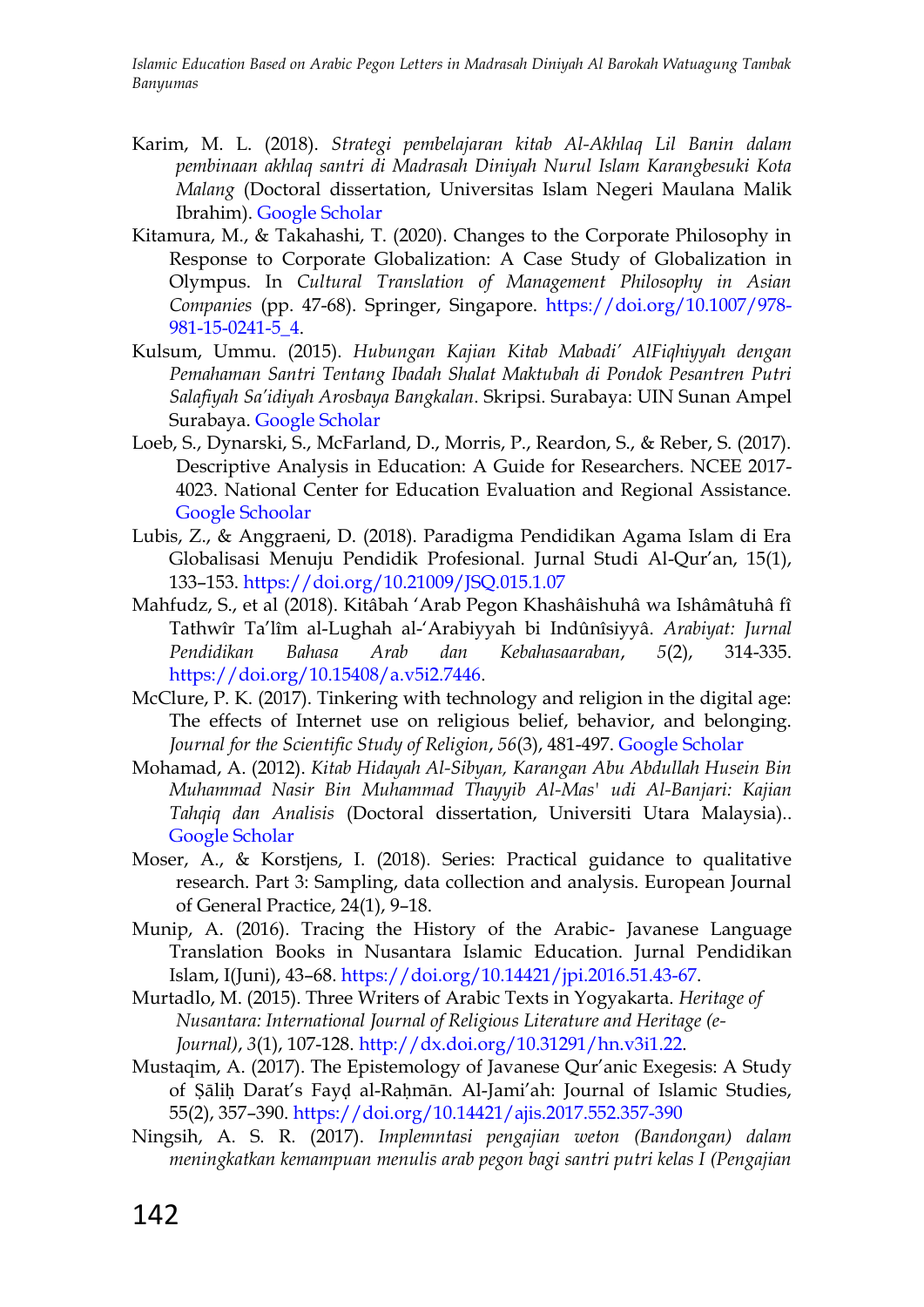*weton) di pondok pesantren Darul Huda mayak tonatan Ponorogo tahun ajaran 2016/2017* (Doctoral dissertation, IAIN Ponorogo). Observasi. (2019). *Catatan Observasi*. [Google Scholar](https://scholar.google.com/scholar?hl=en&as_sdt=0%2C5&as_ylo=2015&q=IMPLEMENTASI+PENGAJIAN+WETON+%28BANDONGAN%29+DALAM+MENINGKATKAN+KEMAMPUAN+MENULIS+ARAB+PEGON+BAGI+SANTRI+PUTRI+KELAS+I+%28PENGAJIAN+WETON%29+DI+PONDOK+PESANTREN+DARUL+HUDA+MAYAK+TONATAN+PONOROGO+TAHUN+AJARAN+&btnG=)

- O"Dwyer, L. M., & Bernauer, J. A. (2013). Quantitative Research for the Qualitative Researcher. SAGE Publications. [Google Schoolar.](https://books.google.co.id/books?hl=en&lr=&id=YUEXBAAAQBAJ&oi=fnd&pg=PP1&dq=O%E2%80%99Dwyer,+L.+M.,+%26+Bernauer,+J.+A.+(2013).+Quantitative+Research+for+the+Qualitative+Researcher.+SAGE+Publications.&ots=zzLvE7LG-G&sig=dGXE-RLxqh6Jhiw9VFP21yxKbwE&redir_esc=y#v=onepage&q=O%E2%80%99Dwyer%2C%20L.%20M.%2C%20%26%20Bernauer%2C%20J.%20A.%20(2013).%20Quantitative%20Research%20for%20the%20Qualitative%20Researcher.%20SAGE%20Publications.&f=false)
- Payne, M., & Askeland, G. A. (2016). *Globalization and international social work: Postmodern change and challenge*. Routledge. [Google Scholar](https://www.routledge.com/Globalization-and-International-Social-Work-Postmodern-Change-and-Challenge/Payne-Askeland/p/book/9781138245747)
- Pudjiastuti, T. (2009). Tulisan Pegon Wujud Identitas Islam-Jawa Tinjauan atas Bentuk dan Fungsinya. *SUHUF Jurnal Pengkajian Al-Qur'an dan Budaya*, *2*(2), 271-284. <https://doi.org/10.22548/shf.v2i2.92>
- Rahmawati, S. (2015). Ajaran Islam dalam Naskah-Naskah Singir Koleksi Fsui Sebagai Bentuk Persinggungan Budaya Islam-Jawa: Kajian Intertekstualitas. *Buletin Al-Turas*, *21*(2), 243-254. [https://doi.org/10.15408/bat.v21i2.3840.](https://doi.org/10.15408/bat.v21i2.3840)
- Rohkmad, A. (2011). Telaah Karakteristik Tafsir Arab-Pegon Al-Ibriz. *Analisa: Journal of Social Science and Religion*, *18*(1), 27-38. [Google Scholar](https://scholar.google.co.id/scholar?hl=id&as_sdt=0%2C5&q=Rokhmad%2C+Abu+%282011%29.+Telaah+Karakteristik+Tafsir+Arab+Pegon+Al-Ibriz%2C+Jurnal+Analisa+Vol.+18.+No.+1&btnG=)
- Rohmah. (2019, 22 September). The Result Interview, Ustadzah, at Madrasah Diniyah.
- Rosidi, H. *Pendidikan akhlak dalam kitab al-akhlak lil banin jild I* (Bachelor's thesis, Fakultas Ilmu Tarbiyah dan Keguruan UIN Syarif Hidayatullah Jakarta). [Google Scholar](http://repository.uinjkt.ac.id/dspace/handle/123456789/45317)
- Rosyid, M. (2019). Gerakan pegon era kolonial hingga era digital: studi kasus di madrasah ibtidaiyah darul ulum ngembalrejo kudus. *Auladuna: Jurnal Pendidikan Dasar Islam*, *6*(1), 67-77. [https://doi.org/10.24252/auladuna.v6i1a8.2019.](https://doi.org/10.24252/auladuna.v6i1a8.2019)
- Salamah. (2019, 22 September). The Result Interview, Ustadzah, at Madrasah Diniyah.
- Samidi. (2015). Fikih Kontemporer Bahasa Lokal (Studi Kitab al-Hikmah Karya KH. Ahmad Syakir Lasem), Jurnal *SmaRT* Vol. 1 No. 2.
- Siyoto, S., & Sodik, M. A. (2015). *Dasar metodologi penelitian*. Literasi Media Publishing. [Google Scholar](https://books.google.co.id/books?hl=id&lr=&id=QPhFDwAAQBAJ&oi=fnd&pg=PR3&dq=METODOLOGI+PENELITIAN+&ots=Ib2qpJWb4i&sig=J63B_AI8HprEB-hup6-CYFNQCIk&redir_esc=y#v=onepage&q=METODOLOGI%20PENELITIAN&f=false)
- Suradi, A. (2017). Globalisasi Dan Respon Pendidikan Agama Islam Di Sekolah. Jurnal Mudarrisuna: Media Kajian Pendidikan Agama Islam, 7(2), 247–266. [https://doi.org/10.22373/jm.v7i2.2364.](https://doi.org/10.22373/jm.v7i2.2364)
- Suradi, Ahmad. (2018). The Challenges of Education Based on Multicultural in National Local Culture Conservation in Globalization Era. Cendekia: Jurnal Kependidikan Dan Kemasyarakatan, 16(1), 103–124. [https://doi.org/10.21154/cendekia.v16i1.1156.](https://doi.org/10.21154/cendekia.v16i1.1156)
- Wahyudi, T. (2017). Peran Pendidikan Islam Dalam Membangun World View Muslim. Cendekia, 15(2), 319–340. <https://doi.org/10.21154/cendekia.v15i2.1053>
- Yakin, A. U. (2017). The Transliteration and Translation of the Leiden Manuscript Cod. Or. 5626 on the Sijill of the Qadi of Banten 1754-1756 CE. *Heritage of Nusantara: International Journal of Religious Literature and Heritage*